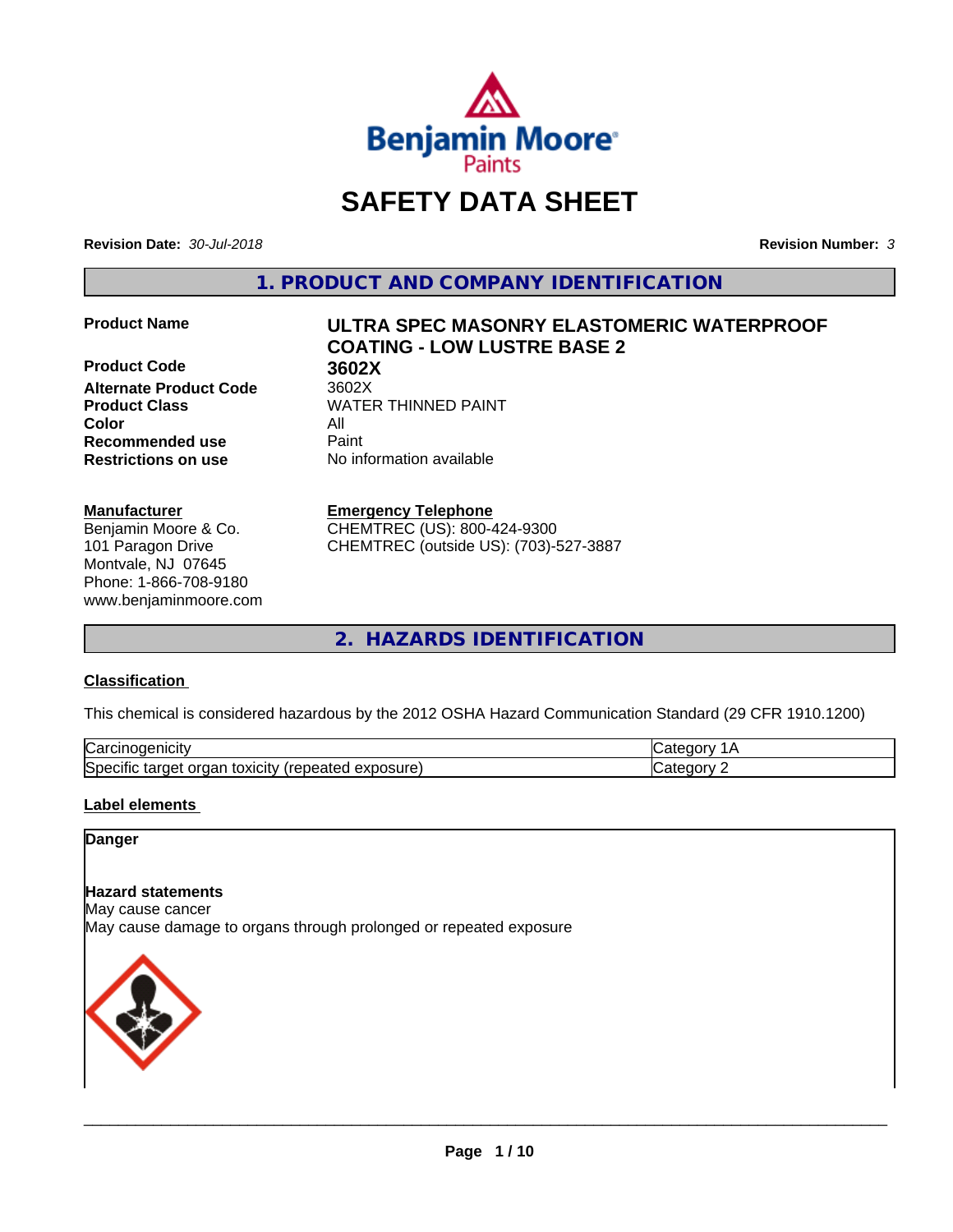**Appearance** liquid **Odor 11** Odor little or no odor

# **Precautionary Statements - Prevention**

Obtain special instructions before use Do not handle until all safety precautions have been read and understood Use personal protective equipment as required Do not breathe dust/fume/gas/mist/vapors/spray

#### **Precautionary Statements - Response**

IF exposed or concerned: Get medical advice/attention

#### **Precautionary Statements - Storage**

Store locked up

#### **Precautionary Statements - Disposal**

Dispose of contents/container to an approved waste disposal plant

# **Hazards not otherwise classified (HNOC)**

Not applicable

# **Other information**

No information available

# **3. COMPOSITION INFORMATION ON COMPONENTS**

| <b>Chemical name</b> | CAS No.    | Weight-% |
|----------------------|------------|----------|
| Limestone            | 1317-65-3  | 20       |
| Titanium dioxide     | 13463-67-7 |          |
| Ethylene glycol      | 107-21-1   |          |
| Zinc oxide           | 1314-13-2  |          |
| Silica, mica         | 12001-26-2 |          |
| Silica, crystalline  | 14808-60-7 | 0.5      |
| Diphenyl ketone      | 119-61-9   | 0.5      |

|                       | 4. FIRST AID MEASURES                                                                                                                                                                                                        |
|-----------------------|------------------------------------------------------------------------------------------------------------------------------------------------------------------------------------------------------------------------------|
| <b>General Advice</b> | For further assistance, contact your local Poison Control Center.                                                                                                                                                            |
| <b>Eye Contact</b>    | Rinse thoroughly with plenty of water for at least 15 minutes and consult a<br>physician.                                                                                                                                    |
| <b>Skin Contact</b>   | Wash off immediately with soap and plenty of water while removing all<br>contaminated clothes and shoes.                                                                                                                     |
| <b>Inhalation</b>     | Move to fresh air. If symptoms persist, call a physician.                                                                                                                                                                    |
| Ingestion             | Clean mouth with water and afterwards drink plenty of water. Call a POISON<br>CENTER or doctor/physician if exposed or you feel unwell. If large quantities of<br>this material are swallowed, call a physician immediately. |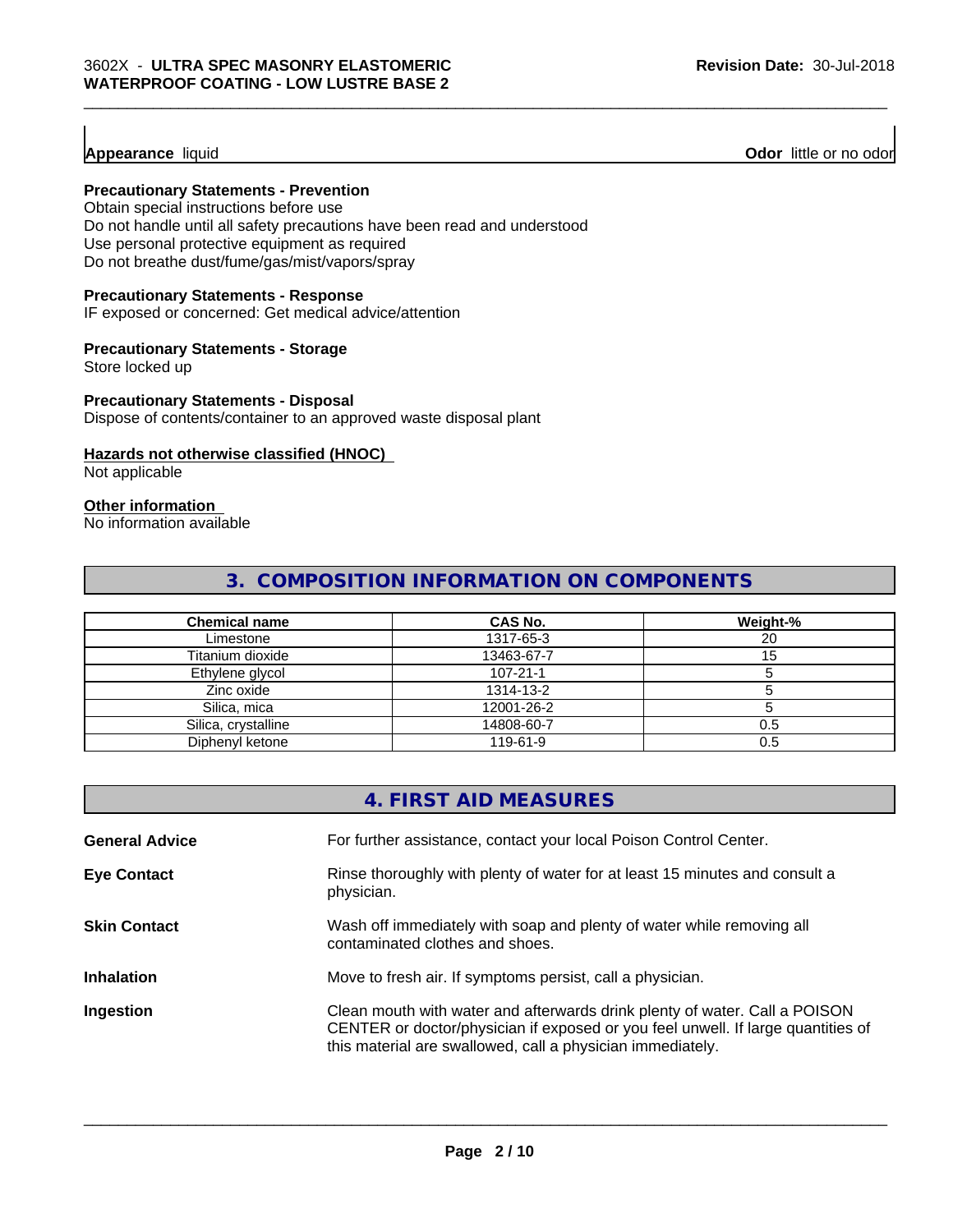| <b>Most Important</b><br><b>Symptoms/Effects</b>                                 | None known.            |                                                    |                                                                                                                 |
|----------------------------------------------------------------------------------|------------------------|----------------------------------------------------|-----------------------------------------------------------------------------------------------------------------|
| <b>Notes To Physician</b>                                                        | Treat symptomatically. |                                                    |                                                                                                                 |
|                                                                                  |                        | 5. FIRE-FIGHTING MEASURES                          |                                                                                                                 |
| <b>Suitable Extinguishing Media</b>                                              |                        |                                                    | Use extinguishing measures that are appropriate to local<br>circumstances and the surrounding environment.      |
| <b>Protective Equipment And Precautions For</b><br><b>Firefighters</b>           |                        | and full protective gear.                          | As in any fire, wear self-contained breathing apparatus<br>pressure-demand, MSHA/NIOSH (approved or equivalent) |
| <b>Specific Hazards Arising From The Chemical</b>                                |                        | extreme heat.                                      | Closed containers may rupture if exposed to fire or                                                             |
| <b>Sensitivity To Mechanical Impact</b>                                          |                        | No.                                                |                                                                                                                 |
| <b>Sensitivity To Static Discharge</b>                                           |                        | No                                                 |                                                                                                                 |
| <b>Flash Point Data</b><br>Flash Point (°F)<br>Flash Point (°C)<br><b>Method</b> |                        | Not applicable<br>Not applicable<br>Not applicable |                                                                                                                 |
| <b>Flammability Limits In Air</b>                                                |                        |                                                    |                                                                                                                 |
| Lower flammability limit:<br><b>Upper flammability limit:</b>                    |                        | Not applicable<br>Not applicable                   |                                                                                                                 |
| Health: 1<br><b>NFPA</b>                                                         | Flammability: 0        | Instability: 0                                     | <b>Special: Not Applicable</b>                                                                                  |
| <b>NFPA Legend</b><br>0 - Not Hazardous<br>1 - Slightly<br>2 - Moderate          |                        |                                                    |                                                                                                                 |

- 2 Moderate
- 3 High
- 4 Severe

*The ratings assigned are only suggested ratings, the contractor/employer has ultimate responsibilities for NFPA ratings where this system is used.*

*Additional information regarding the NFPA rating system is available from the National Fire Protection Agency (NFPA) at www.nfpa.org.*

# **6. ACCIDENTAL RELEASE MEASURES**

| <b>Personal Precautions</b>      | Avoid contact with skin, eyes and clothing. Ensure adequate ventilation.                             |
|----------------------------------|------------------------------------------------------------------------------------------------------|
| <b>Other Information</b>         | Prevent further leakage or spillage if safe to do so.                                                |
| <b>Environmental precautions</b> | See Section 12 for additional Ecological Information.                                                |
| <b>Methods for Cleaning Up</b>   | Soak up with inert absorbent material. Sweep up and shovel into suitable<br>containers for disposal. |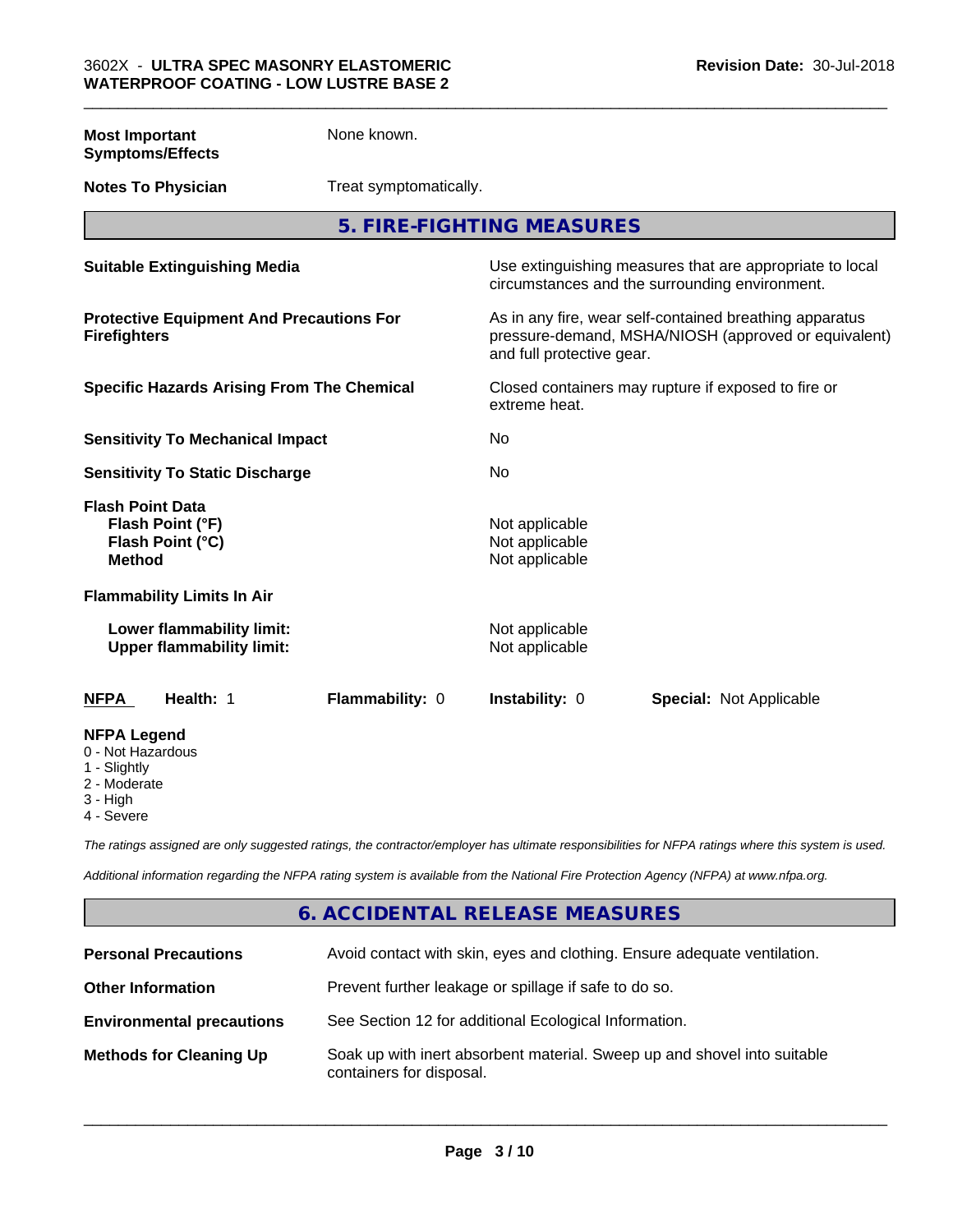## **7. HANDLING AND STORAGE**

\_\_\_\_\_\_\_\_\_\_\_\_\_\_\_\_\_\_\_\_\_\_\_\_\_\_\_\_\_\_\_\_\_\_\_\_\_\_\_\_\_\_\_\_\_\_\_\_\_\_\_\_\_\_\_\_\_\_\_\_\_\_\_\_\_\_\_\_\_\_\_\_\_\_\_\_\_\_\_\_\_\_\_\_\_\_\_\_\_\_\_\_\_

| <b>Handling</b>               | Avoid contact with skin, eyes and clothing. Avoid breathing vapors, spray mists or<br>sanding dust. In case of insufficient ventilation, wear suitable respiratory<br>equipment. |
|-------------------------------|----------------------------------------------------------------------------------------------------------------------------------------------------------------------------------|
| <b>Storage</b>                | Keep container tightly closed. Keep out of the reach of children.                                                                                                                |
| <b>Incompatible Materials</b> | No information available                                                                                                                                                         |

# **8. EXPOSURE CONTROLS/PERSONAL PROTECTION**

#### **Exposure Limits**

| <b>Chemical name</b> | <b>ACGIH TLV</b>                                        | <b>OSHA PEL</b>                                         |
|----------------------|---------------------------------------------------------|---------------------------------------------------------|
| Limestone            | N/E                                                     | 15 mg/m <sup>3</sup> - TWA<br>$5 \text{ mg/m}^3$ - TWA  |
| Titanium dioxide     | 10 mg/m <sup>3</sup> - TWA                              | $15 \text{ mg/m}^3$ - TWA                               |
| Ethylene glycol      | 100 mg/m $3$ - Ceiling                                  | N/E                                                     |
| Zinc oxide           | $2 \text{ mq/m}^3$ - TWA<br>10 mg/m <sup>3</sup> - STEL | 5 mg/m <sup>3</sup> - TWA<br>15 mg/m <sup>3</sup> - TWA |
| Silica, mica         | $3$ mg/m <sup>3</sup> - TWA                             | 20 mppcf - TWA                                          |
| Silica, crystalline  | $0.025$ mg/m <sup>3</sup> - TWA                         |                                                         |

#### **Legend**

ACGIH - American Conference of Governmental Industrial Hygienists Exposure Limits OSHA - Occupational Safety & Health Administration Exposure Limits N/E - Not Established

**Engineering Measures** Ensure adequate ventilation, especially in confined areas.

| <b>Personal Protective Equipment</b> |                                                                          |
|--------------------------------------|--------------------------------------------------------------------------|
| <b>Eye/Face Protection</b>           | Safety glasses with side-shields.                                        |
| <b>Skin Protection</b>               | Protective gloves and impervious clothing.                               |
| <b>Respiratory Protection</b>        | In case of insufficient ventilation wear suitable respiratory equipment. |
| Hygiana Massuras                     | Avoid contact with skin eves and clothing. Remove and wash contaminated  |

**Hygiene Measures** Avoid contact with skin, eyes and clothing. Remove and wash contaminated clothing before re-use. Wash thoroughly after handling.

# **9. PHYSICAL AND CHEMICAL PROPERTIES**

**Appearance** liquid **Odor** little or no odor **Odor Threshold** No information available **Density (lbs/gal)** 10.9 - 11.0 **Specific Gravity** 1.30 - 1.31 **pH** No information available **Viscosity (cps)** No information available **Solubility(ies)**<br> **No information available**<br> **Water solubility**<br> **Water solubility Evaporation Rate** Note 2008 and 2009 Monomial Monomial No information available **Vapor pressure @20 °C (kPa)** No information available

**No information available**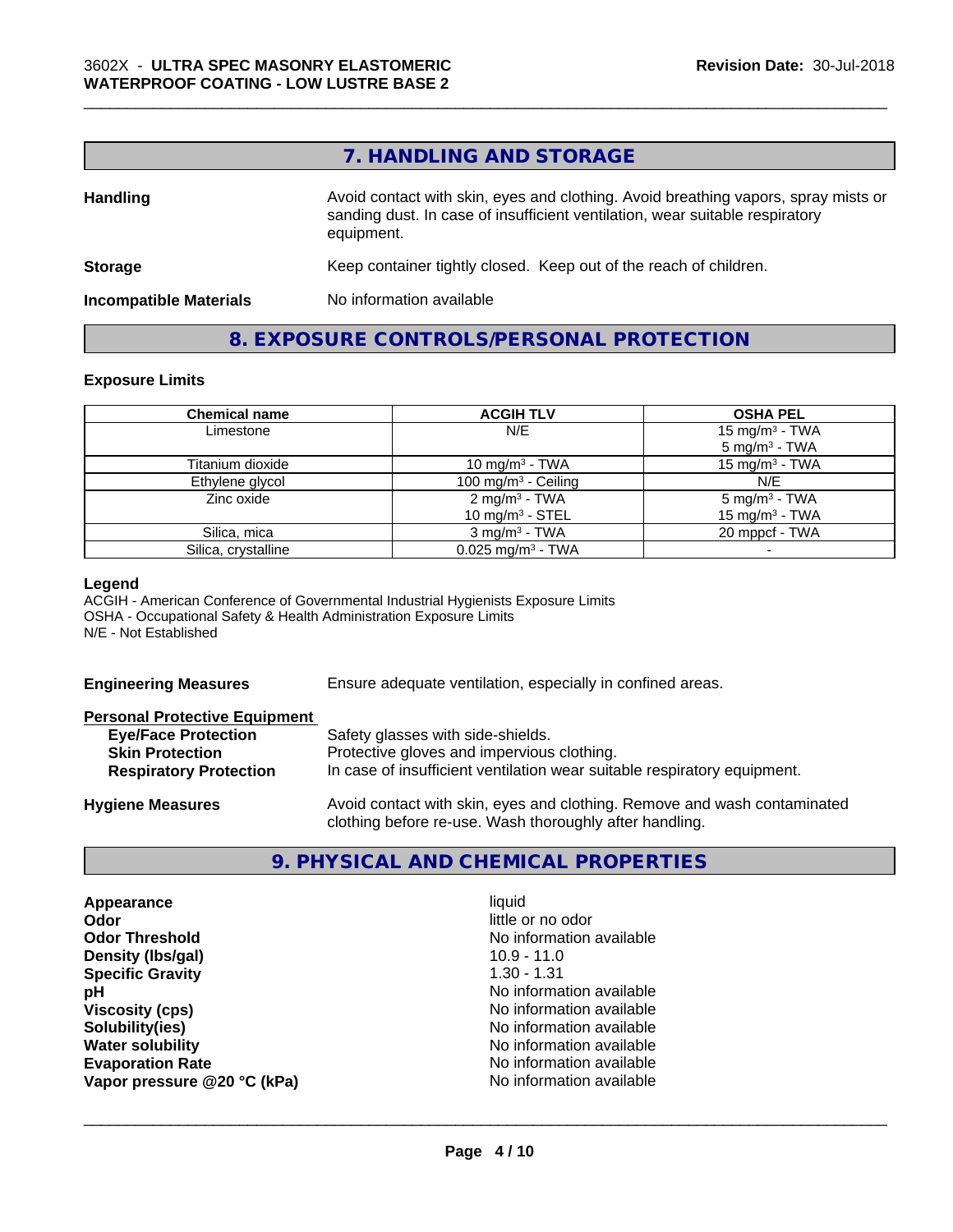| Vapor density<br>Wt. % Solids<br>Vol. % Solids<br>Wt. % Volatiles<br>Vol. % Volatiles<br><b>VOC Regulatory Limit (g/L)</b> | No information available<br>$55 - 65$<br>$40 - 50$<br>$35 - 45$<br>$50 - 60$<br><100 |
|----------------------------------------------------------------------------------------------------------------------------|--------------------------------------------------------------------------------------|
| <b>Boiling Point (°F)</b>                                                                                                  | 212                                                                                  |
| <b>Boiling Point (°C)</b>                                                                                                  | 100                                                                                  |
| <b>Freezing Point (°F)</b>                                                                                                 | 32                                                                                   |
| <b>Freezing Point (°C)</b>                                                                                                 | 0                                                                                    |
| Flash Point (°F)                                                                                                           | Not applicable                                                                       |
| Flash Point (°C)                                                                                                           | Not applicable                                                                       |
| <b>Method</b>                                                                                                              | Not applicable                                                                       |
| Flammability (solid, gas)                                                                                                  | Not applicable                                                                       |
| <b>Upper flammability limit:</b>                                                                                           | Not applicable                                                                       |
| Lower flammability limit:                                                                                                  | Not applicable                                                                       |
| <b>Autoignition Temperature (°F)</b>                                                                                       | No information available                                                             |
| <b>Autoignition Temperature (°C)</b>                                                                                       | No information available                                                             |
| Decomposition Temperature (°F)                                                                                             | No information available                                                             |
| Decomposition Temperature (°C)                                                                                             | No information available                                                             |
| <b>Partition coefficient</b>                                                                                               | No information available                                                             |

\_\_\_\_\_\_\_\_\_\_\_\_\_\_\_\_\_\_\_\_\_\_\_\_\_\_\_\_\_\_\_\_\_\_\_\_\_\_\_\_\_\_\_\_\_\_\_\_\_\_\_\_\_\_\_\_\_\_\_\_\_\_\_\_\_\_\_\_\_\_\_\_\_\_\_\_\_\_\_\_\_\_\_\_\_\_\_\_\_\_\_\_\_

# **10. STABILITY AND REACTIVITY**

| <b>Reactivity</b>                         | Not Applicable                           |
|-------------------------------------------|------------------------------------------|
| <b>Chemical Stability</b>                 | Stable under normal conditions.          |
| <b>Conditions to avoid</b>                | Prevent from freezing.                   |
| <b>Incompatible Materials</b>             | No materials to be especially mentioned. |
| <b>Hazardous Decomposition Products</b>   | None under normal use.                   |
| <b>Possibility of hazardous reactions</b> | None under normal conditions of use.     |

**11. TOXICOLOGICAL INFORMATION**

**Product Information**

# **Information on likely routes of exposure**

**Principal Routes of Exposure** Eye contact, skin contact and inhalation.

**Acute Toxicity** 

**Product Information** No information available

# **Symptoms related to the physical,chemical and toxicological characteristics**

**Symptoms** No information available

**Delayed and immediate effects as well as chronic effects from short and long-term exposure**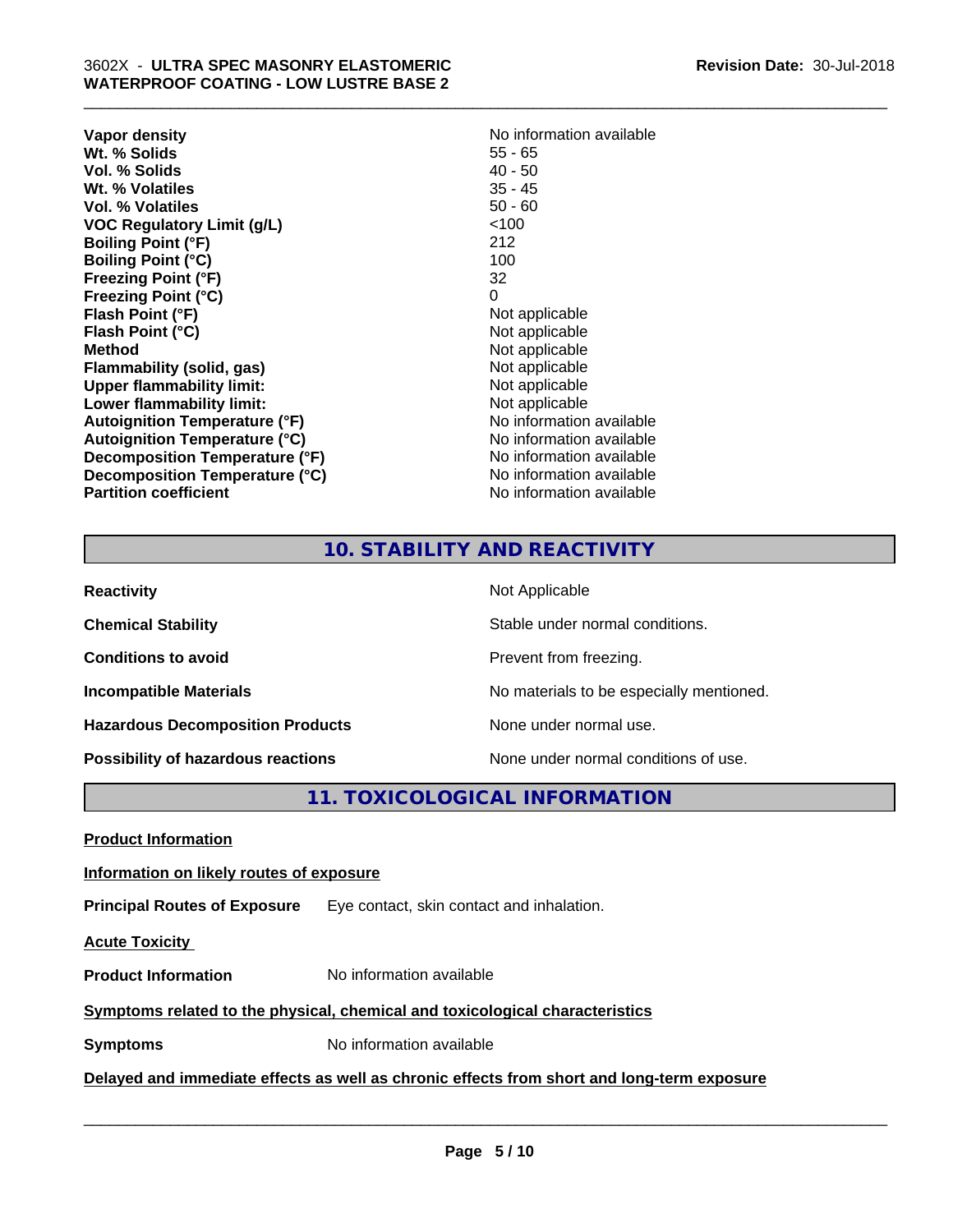| Eye contact                     | May cause slight irritation.                                                      |
|---------------------------------|-----------------------------------------------------------------------------------|
| <b>Skin contact</b>             | Substance may cause slight skin irritation. Prolonged or repeated contact may dry |
|                                 | skin and cause irritation.                                                        |
| <b>Inhalation</b>               | May cause irritation of respiratory tract.                                        |
| Ingestion                       | May be harmful if swallowed. Ingestion may cause gastrointestinal irritation,     |
|                                 | nausea, vomiting and diarrhea. May cause adverse kidney effects.                  |
| <b>Sensitization</b>            | No information available                                                          |
| <b>Neurological Effects</b>     | No information available.                                                         |
| <b>Mutagenic Effects</b>        | No information available.                                                         |
| <b>Reproductive Effects</b>     | No information available.                                                         |
| <b>Developmental Effects</b>    | No information available.                                                         |
| Target organ effects            | No information available.                                                         |
| <b>STOT - single exposure</b>   | No information available.                                                         |
| <b>STOT - repeated exposure</b> | Causes damage to organs through prolonged or repeated exposure if inhaled.        |
| Other adverse effects           | No information available.                                                         |
| <b>Aspiration Hazard</b>        | No information available                                                          |

# **Numerical measures of toxicity**

#### **The following values are calculated based on chapter 3.1 of the GHS document**

**ATEmix (oral)** 16043 mg/kg

## **Component Information**

Titanium dioxide LD50 Oral: > 10000 mg/kg (Rat) Ethylene glycol LD50 Oral: 4700 mg/kg (Rat) LD50 Dermal: 9530 µg/L (Rabbit) Zinc oxide LD50 Oral: 5000 mg/kg (Rat) LC50 Inhalation (Dust):  $> 5700$  mg/m<sup>3</sup> (Rat, 4 hr.) Silica, mica LD50 Oral: > 16000 mg/kg (Rat) Silica, crystalline LD50 Oral: 500 mg/kg (Rat)

## **Carcinogenicity**

*The information below indicateswhether each agency has listed any ingredient as a carcinogen:.*

| <b>Chemical name</b> | <b>IARC</b>         | <b>NTP</b>  | <b>OSHA</b> |
|----------------------|---------------------|-------------|-------------|
|                      | 2B - Possible Human |             | Listed      |
| Titanium dioxide     | Carcinogen          |             |             |
|                      | - Human Carcinogen  | Known Human | Listed      |
| Silica, crystalline  |                     | Carcinogen  |             |
|                      | 2B - Possible Human |             | Listed      |
| Diphenyl ketone      | Carcinogen          |             |             |

• Crystalline Silica has been determined to be carcinogenic to humans by IARC (1) when in respirable form. Risk of cancer depends on duration and level of inhalation exposure to spray mist or dust from sanding the dried pa cancer depends on duration and level of inhalation exposure to spray mist or dust from sanding the dried paint.

• Although IARC has classified titanium dioxide as possibly carcinogenic to humans (2B), their summary concludes: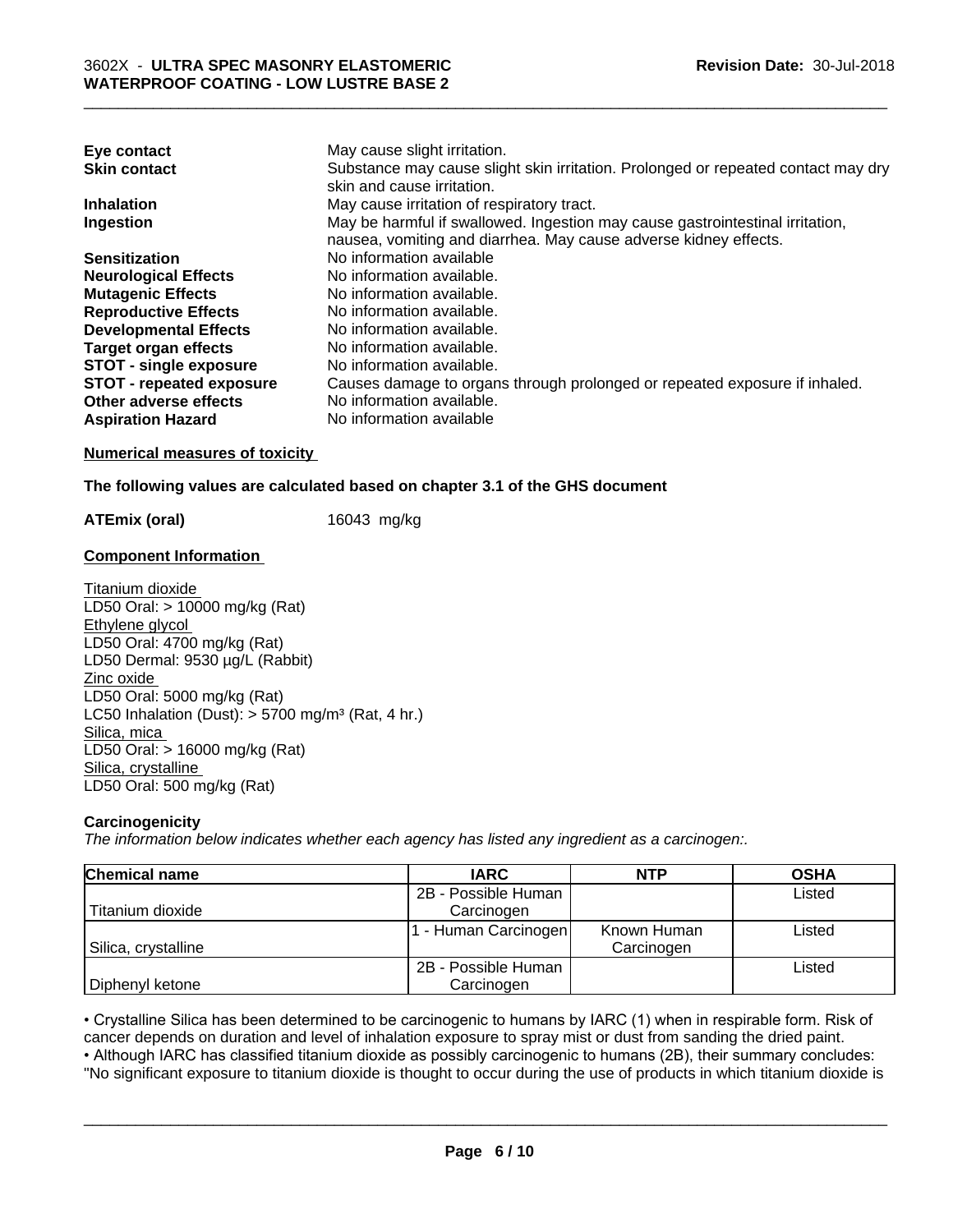bound to other materials, such as paint."

#### **Legend**

IARC - International Agency for Research on Cancer NTP - National Toxicity Program OSHA - Occupational Safety & Health Administration

**12. ECOLOGICAL INFORMATION**

\_\_\_\_\_\_\_\_\_\_\_\_\_\_\_\_\_\_\_\_\_\_\_\_\_\_\_\_\_\_\_\_\_\_\_\_\_\_\_\_\_\_\_\_\_\_\_\_\_\_\_\_\_\_\_\_\_\_\_\_\_\_\_\_\_\_\_\_\_\_\_\_\_\_\_\_\_\_\_\_\_\_\_\_\_\_\_\_\_\_\_\_\_

# **Ecotoxicity Effects**

The environmental impact of this product has not been fully investigated.

#### **Product Information**

#### **Acute Toxicity to Fish**

No information available

#### **Acute Toxicity to Aquatic Invertebrates**

No information available

#### **Acute Toxicity to Aquatic Plants**

No information available

#### **Persistence / Degradability**

No information available.

#### **Bioaccumulation**

There is no data for this product.

#### **Mobility in Environmental Media**

No information available.

#### **Ozone**

No information available

### **Component Information**

#### **Acute Toxicity to Fish**

Titanium dioxide  $LC50:$  > 1000 mg/L (Fathead Minnow - 96 hr.) Ethylene glycol LC50: 8050 mg/L (Fathead Minnow - 96 hr.)

#### **Acute Toxicity to Aquatic Invertebrates**

No information available

#### **Acute Toxicity to Aquatic Plants**

No information available

**13. DISPOSAL CONSIDERATIONS**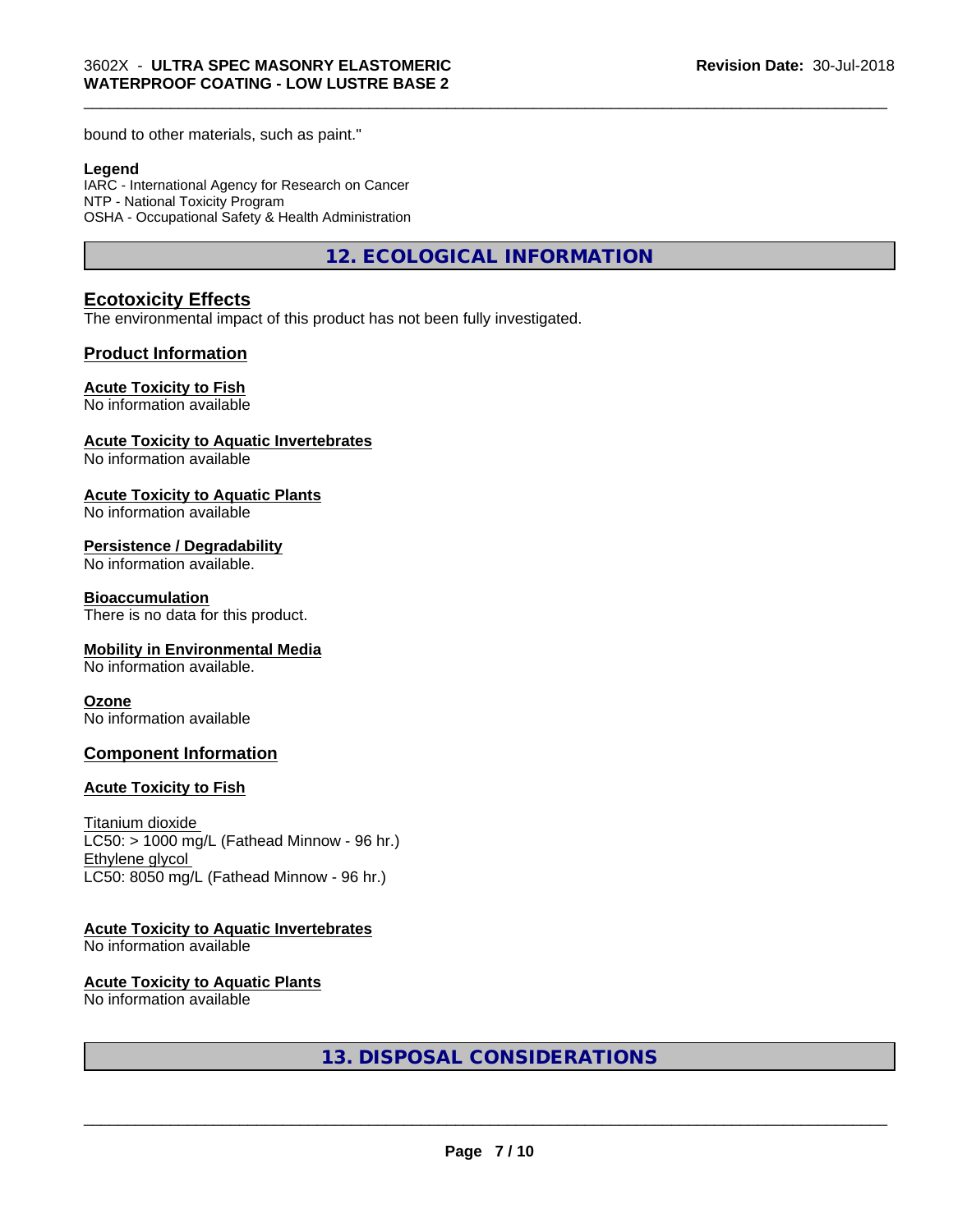| <b>Waste Disposal Method</b> | Dispose of in accordance with federal, state, and local regulations. Local<br>requirements may vary, consult your sanitation department or state-designated<br>environmental protection agency for more disposal options. |  |
|------------------------------|---------------------------------------------------------------------------------------------------------------------------------------------------------------------------------------------------------------------------|--|
|                              | <b>14. TRANSPORT INFORMATION</b>                                                                                                                                                                                          |  |
| <b>DOT</b>                   | Not regulated                                                                                                                                                                                                             |  |
| <b>ICAO / IATA</b>           | Not regulated                                                                                                                                                                                                             |  |
| <b>IMDG/IMO</b>              | Not regulated                                                                                                                                                                                                             |  |
|                              | <b>15. REGULATORY INFORMATION</b>                                                                                                                                                                                         |  |
|                              |                                                                                                                                                                                                                           |  |

# **International Inventories**

| <b>TSCA: United States</b> | Yes - All components are listed or exempt. |
|----------------------------|--------------------------------------------|
| <b>DSL: Canada</b>         | Yes - All components are listed or exempt. |

# **Federal Regulations**

#### **SARA 311/312 hazardous categorization**

| No. |
|-----|
| Yes |
| No. |
| Nο  |
| N٥  |
|     |

#### **SARA 313**

Section 313 of Title III of the Superfund Amendments and Reauthorization Act of 1986 (SARA). This product contains a chemical or chemicals which are subject to the reporting requirements of the Act and Title 40 of the Code of Federal Regulations, Part 372:

| <b>Chemical name</b> | CAS No.   | Weight-% | <b>CERCLA/SARA 313</b><br>(de minimis concentration) |
|----------------------|-----------|----------|------------------------------------------------------|
| Ethylene glycol      | 107-21-1  |          |                                                      |
| Zinc oxide           | 1314-13-2 |          |                                                      |

### **Clean Air Act,Section 112 Hazardous Air Pollutants (HAPs) (see 40 CFR 61)**

This product contains the following HAPs:

| <b>Chemical name</b> | CAS No.  | Weight-% | <b>Hazardous Air Pollutant</b><br>(HAP) |
|----------------------|----------|----------|-----------------------------------------|
| Ethylene glycol      | 107-21-1 |          | Listed                                  |

# **US State Regulations**

### **California Proposition 65**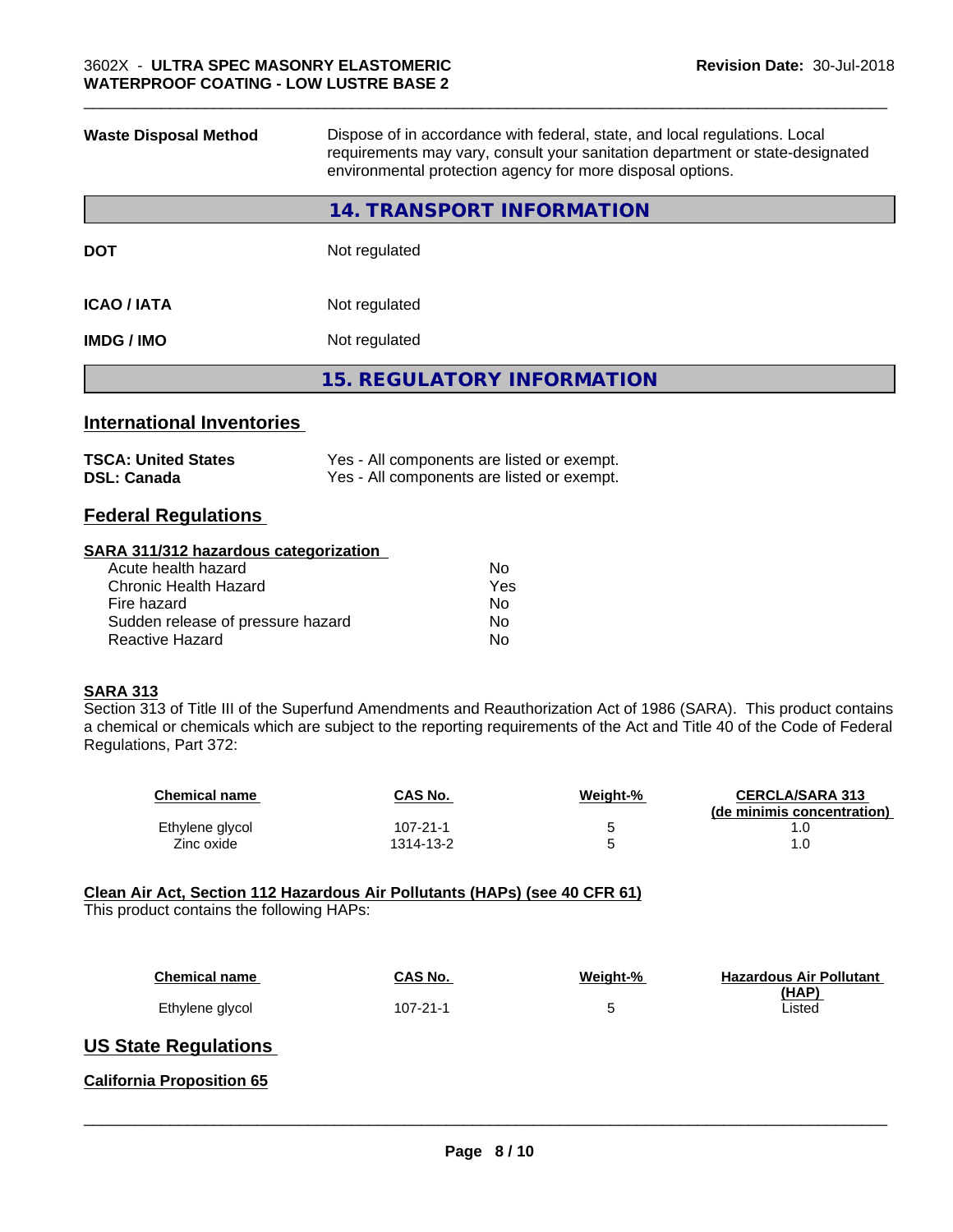# **A** WARNING: Cancer and Reproductive Harm– www.P65warnings.ca.gov

#### **State Right-to-Know**

| <b>Chemical name</b> | <b>Massachusetts</b> | <b>New Jersey</b> | Pennsylvania |
|----------------------|----------------------|-------------------|--------------|
| Limestone            |                      |                   |              |
| Titanium dioxide     |                      |                   |              |
| Ethylene glycol      |                      |                   |              |
| Zinc oxide           |                      |                   |              |
| Silica, mica         |                      |                   |              |
| Silica, crystalline  |                      |                   |              |

\_\_\_\_\_\_\_\_\_\_\_\_\_\_\_\_\_\_\_\_\_\_\_\_\_\_\_\_\_\_\_\_\_\_\_\_\_\_\_\_\_\_\_\_\_\_\_\_\_\_\_\_\_\_\_\_\_\_\_\_\_\_\_\_\_\_\_\_\_\_\_\_\_\_\_\_\_\_\_\_\_\_\_\_\_\_\_\_\_\_\_\_\_

#### **Legend**

X - Listed

**16. OTHER INFORMATION**

**HMIS** - **Health:** 1\* **Flammability:** 0 **Reactivity:** 0 **PPE:** -

#### **HMIS Legend**

- 0 Minimal Hazard
- 1 Slight Hazard
- 2 Moderate Hazard
- 3 Serious Hazard
- 4 Severe Hazard
- Chronic Hazard

X - Consult your supervisor or S.O.P. for "Special" handling instructions.

*Note: The PPE rating has intentionally been left blank. Choose appropriate PPE that will protect employees from the hazards the material will present under the actual normal conditions of use.*

*Caution: HMISÒ ratings are based on a 0-4 rating scale, with 0 representing minimal hazards or risks, and 4 representing significant hazards or risks. Although HMISÒ ratings are not required on MSDSs under 29 CFR 1910.1200, the preparer, has chosen to provide them. HMISÒ ratings are to be used only in conjunction with a fully implemented HMISÒ program by workers who have received appropriate HMISÒ training. HMISÒ is a registered trade and service mark of the NPCA. HMISÒ materials may be purchased exclusively from J. J. Keller (800) 327-6868.*

 **WARNING!** If you scrape, sand, or remove old paint, you may release lead dust. LEAD IS TOXIC. EXPOSURE TO LEAD DUST CAN CAUSE SERIOUS ILLNESS, SUCH AS BRAIN DAMAGE, ESPECIALLY IN CHILDREN. PREGNANT WOMEN SHOULD ALSO AVOID EXPOSURE.Wear a NIOSH approved respirator to control lead exposure. Clean up carefully with a HEPA vacuum and a wet mop. Before you start, find out how to protect yourself and your family by contacting the National Lead Information Hotline at 1-800-424-LEAD or log on to www.epa.gov/lead.

| <b>Prepared By</b>      | <b>Product Stewardship Department</b><br>Benjamin Moore & Co.<br>101 Paragon Drive<br>Montvale, NJ 07645<br>800-225-5554 |
|-------------------------|--------------------------------------------------------------------------------------------------------------------------|
| <b>Revision Date:</b>   | 30-Jul-2018                                                                                                              |
| <b>Revision Summary</b> | Not available                                                                                                            |